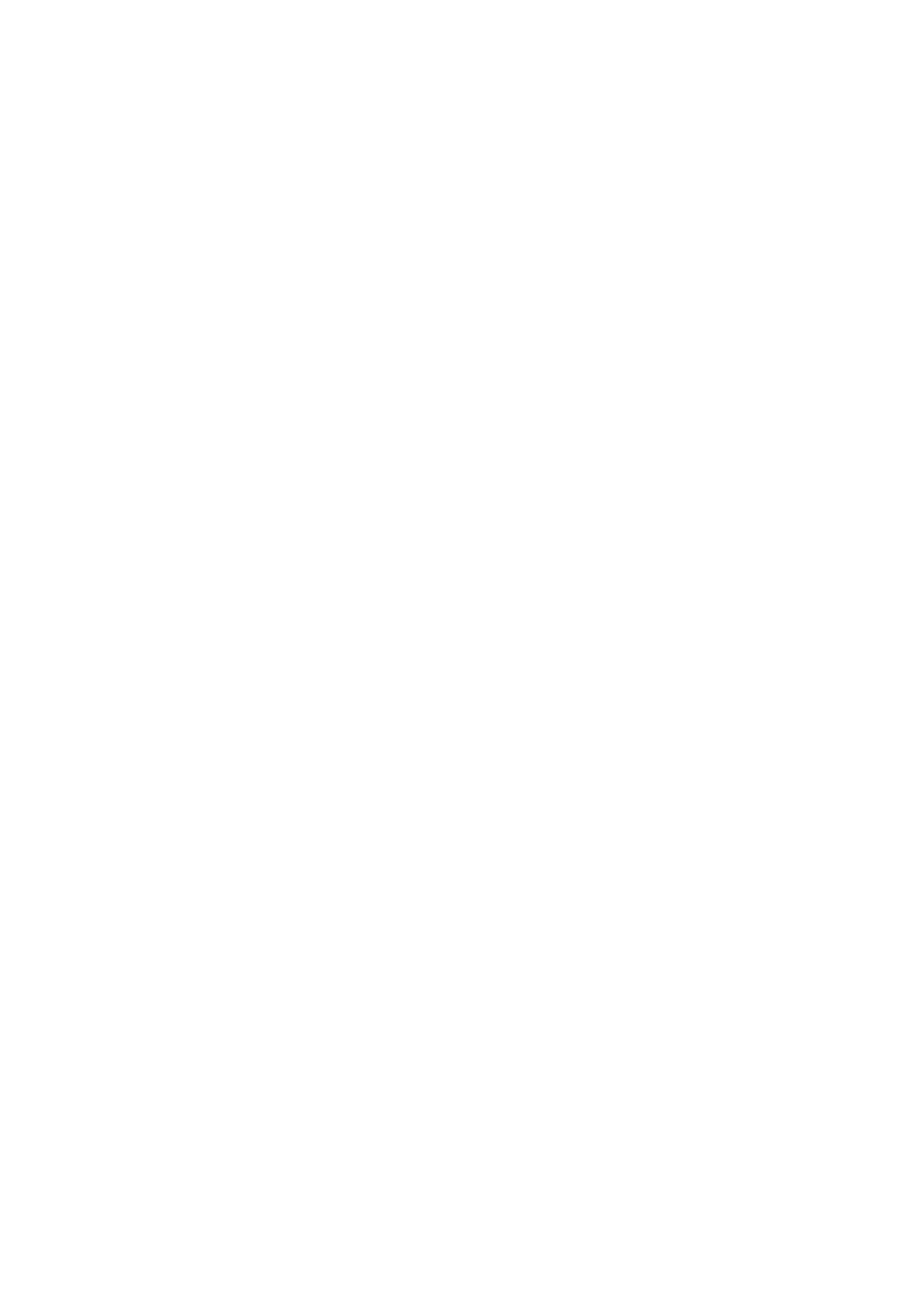Western Australia

# **Police (Compensation Scheme) Regulations 2021**

# **Contents**

# **Part 1 — Preliminary**

- 1. Citation
- 2. Commencement
- 3. Terms used

# **Part 2 — Assessment and compensation**

- 4. Assessment of degree of permanent impairment
- 5. Requirements in relation to assessment
- 6. Requirements in relation to production and disclosure of relevant documents and information
- 7. Deferral of assessment on failure to comply with requirement
- 8. Modification of WorkCover Guides
- 9. Report on results of assessment
- 10. Payment of compensation

# **Part 3 — Approved medical specialists**

- 11. Approved medical specialists
- 12. Duration of appointment

# **Part 4 — Fees and charges**

- 13. Payment of fees and charges for assessment
- 14. Scale of maximum fees and charges for assessment
- 15. Effect of GST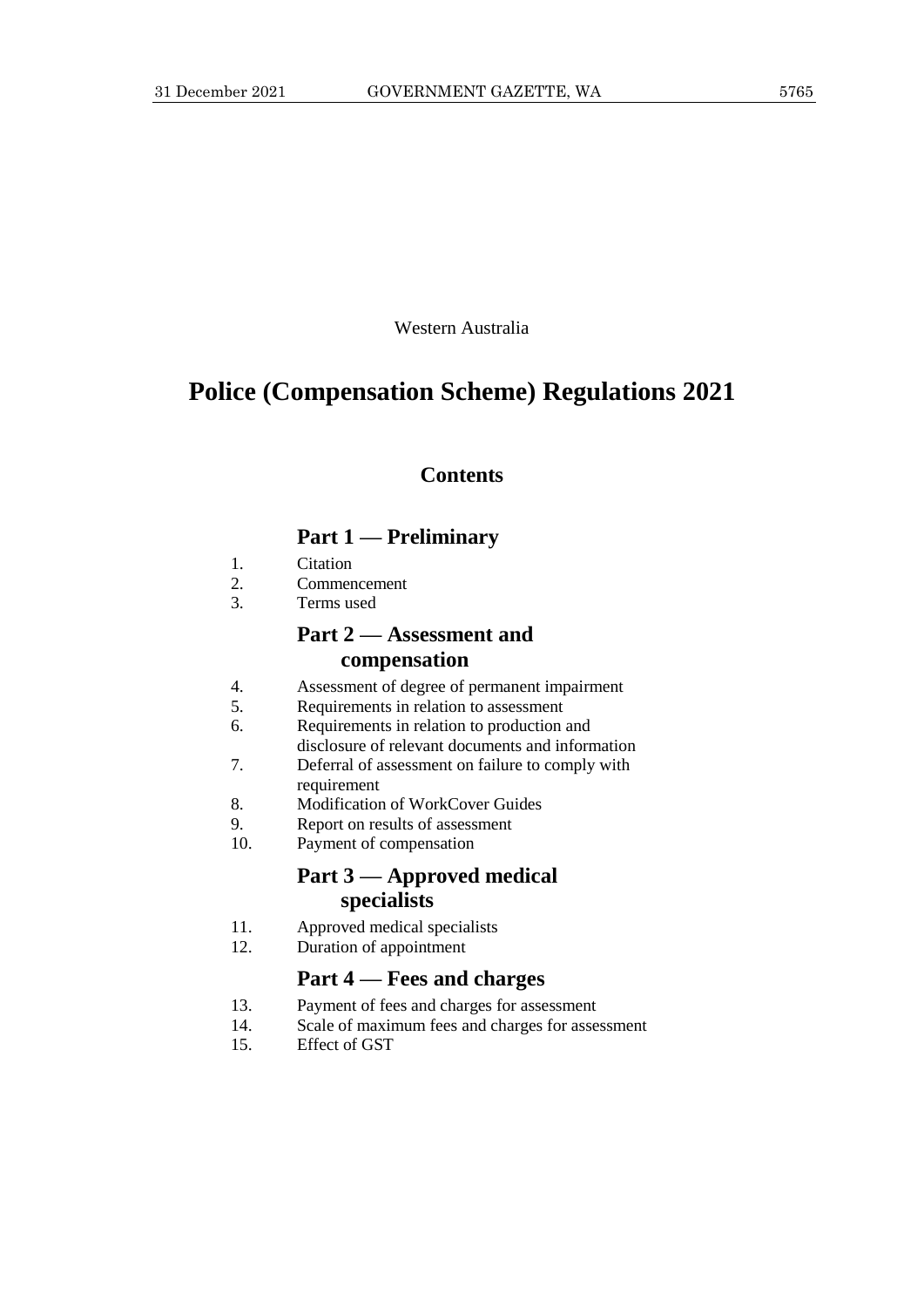*Police (Compensation Scheme) Regulations 2021*

**Contents** 

# **Part 5 — Miscellaneous**

16. Giving of notice or document

**Defined terms**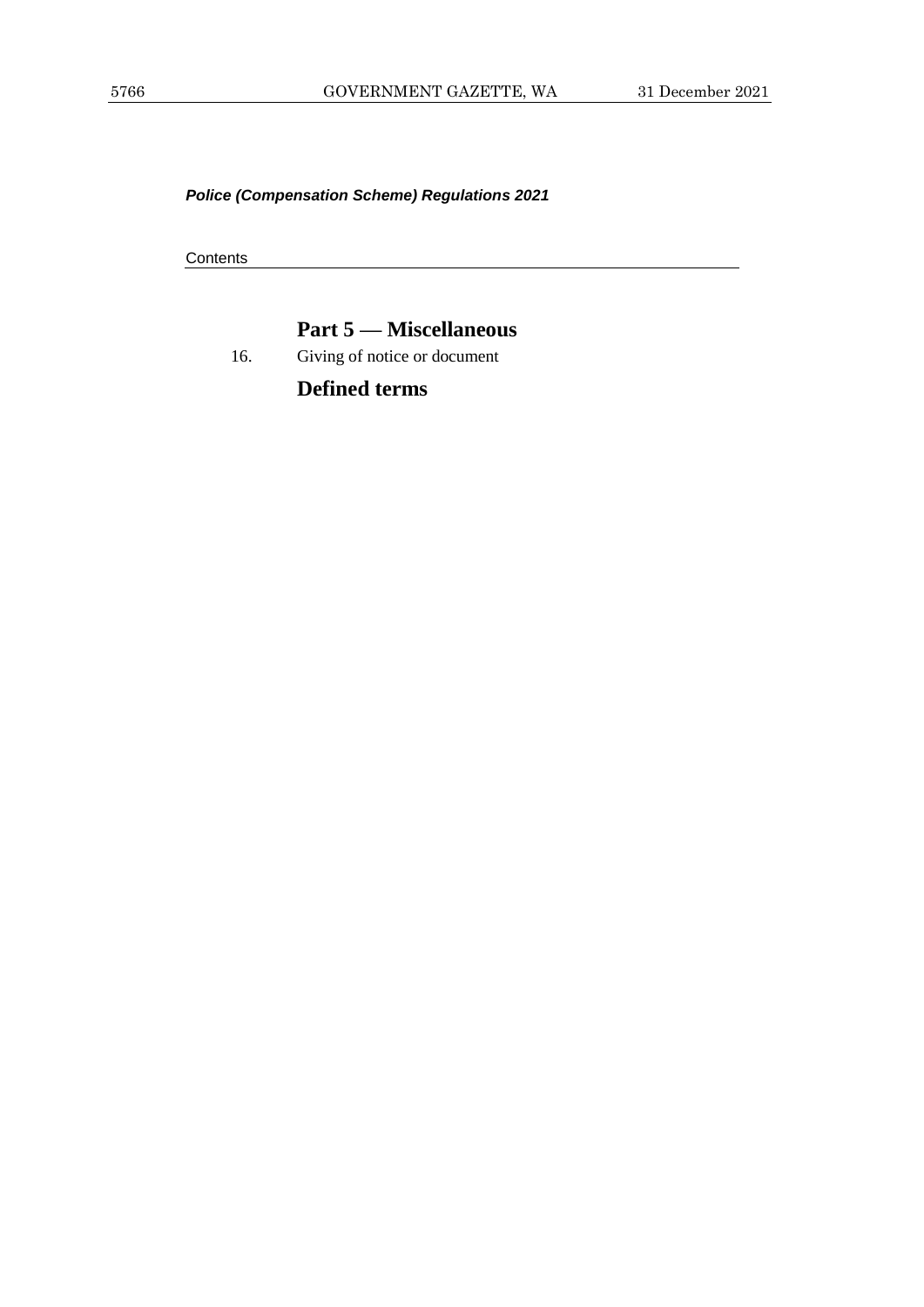Police Act 1892

# **Police (Compensation Scheme) Regulations 2021**

### **SL 2021/223**

Made by the Governor in Executive Council.

# **Part 1 — Preliminary**

#### **1. Citation**

These regulations are the *Police (Compensation Scheme) Regulations 2021*.

#### **2. Commencement**

These regulations come into operation as follows —

- (a) Part  $1$  on the day on which these regulations are published in the *Gazette*;
- (b) the rest of the regulations on the day on which the *Police Amendment (Compensation Scheme) Act 2021*  Part 2 comes into operation.

### **3. Terms used**

(1) In these regulations —

*approved form* means a form —

- (a) approved by the Police Commissioner for the purposes of the provision in which the term is used; and
- (b) published on the Police Force website;

*degree of permanent impairment* has the meaning given in section 33ZW(1) of the Act.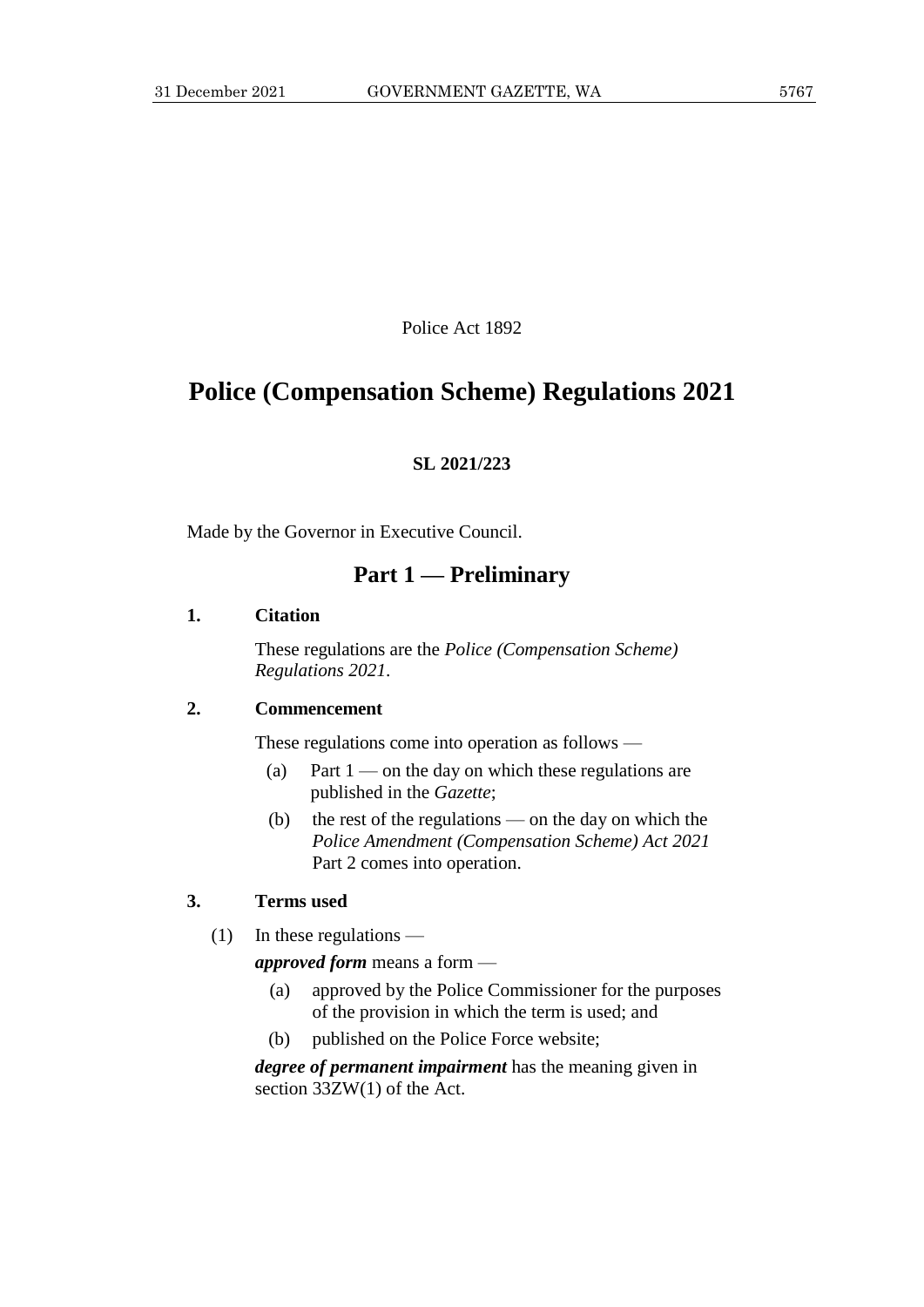| <b>Police (Compensation Scheme) Regulations 2021</b> |             |  |  |  |
|------------------------------------------------------|-------------|--|--|--|
| Part 1                                               | Preliminary |  |  |  |
|                                                      |             |  |  |  |
| r. 3                                                 |             |  |  |  |

(2) A term used in these regulations that is defined in section 33ZS of the Act has the same meaning in these regulations as it is given in that section.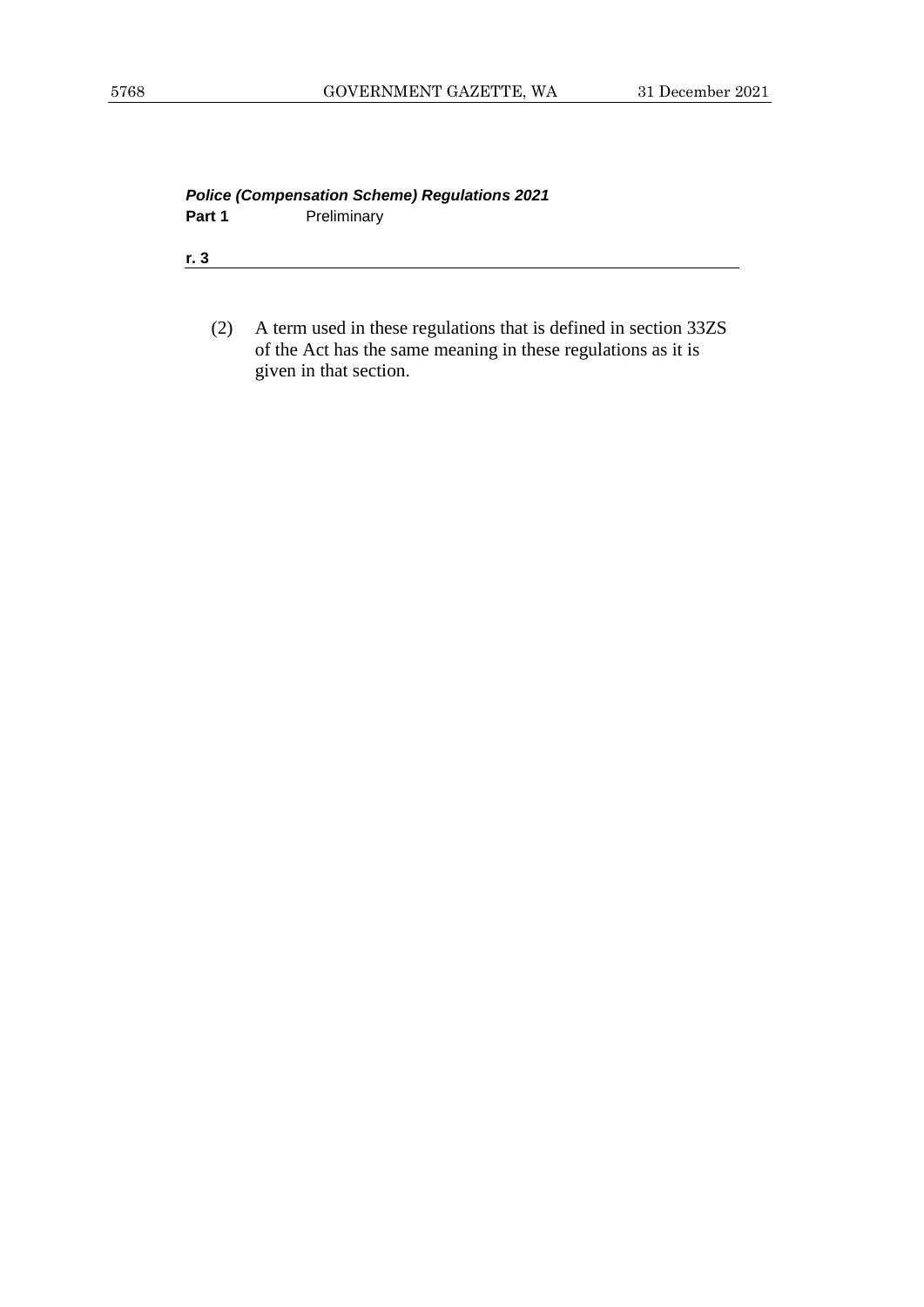*Police (Compensation Scheme) Regulations 2021* Assessment and compensation **Part 2** 

**r. 4**

# **Part 2 — Assessment and compensation**

#### **4. Assessment of degree of permanent impairment**

- (1) The Police Commissioner must notify a medically retired member to whom section 33ZW(4)(b) of the Act applies of the procedure to determine the amount of compensation to which the medically retired member is entitled under section 33ZW(3) of the Act.
- (2) A member to whom section  $33ZW(4)(a)$  of the Act applies or a medically retired member to whom section 33ZW(4)(a) or (b) of the Act applies may request the Police Commissioner to arrange for the assessment of the member's or medically retired member's degree of permanent impairment.
- $(3)$  The request must
	- (a) be in the approved form; and
	- (b) contain all the information that the approved form indicates is required.
- (4) The Police Commissioner must arrange for the assessment to be conducted by an approved medical specialist selected by the member or medically retired member.

#### **5. Requirements in relation to assessment**

- (1) An approved medical specialist conducting an assessment of a member's or medically retired member's degree of permanent impairment may —
	- (a) in accordance with subregulation (2), require the member or medically retired member to attend at a place specified by the approved medical specialist; and
	- (b) require the member or medically retired member to undergo specified medical tests and assessments and provide the approved medical specialist with results and reports from those tests and assessments; and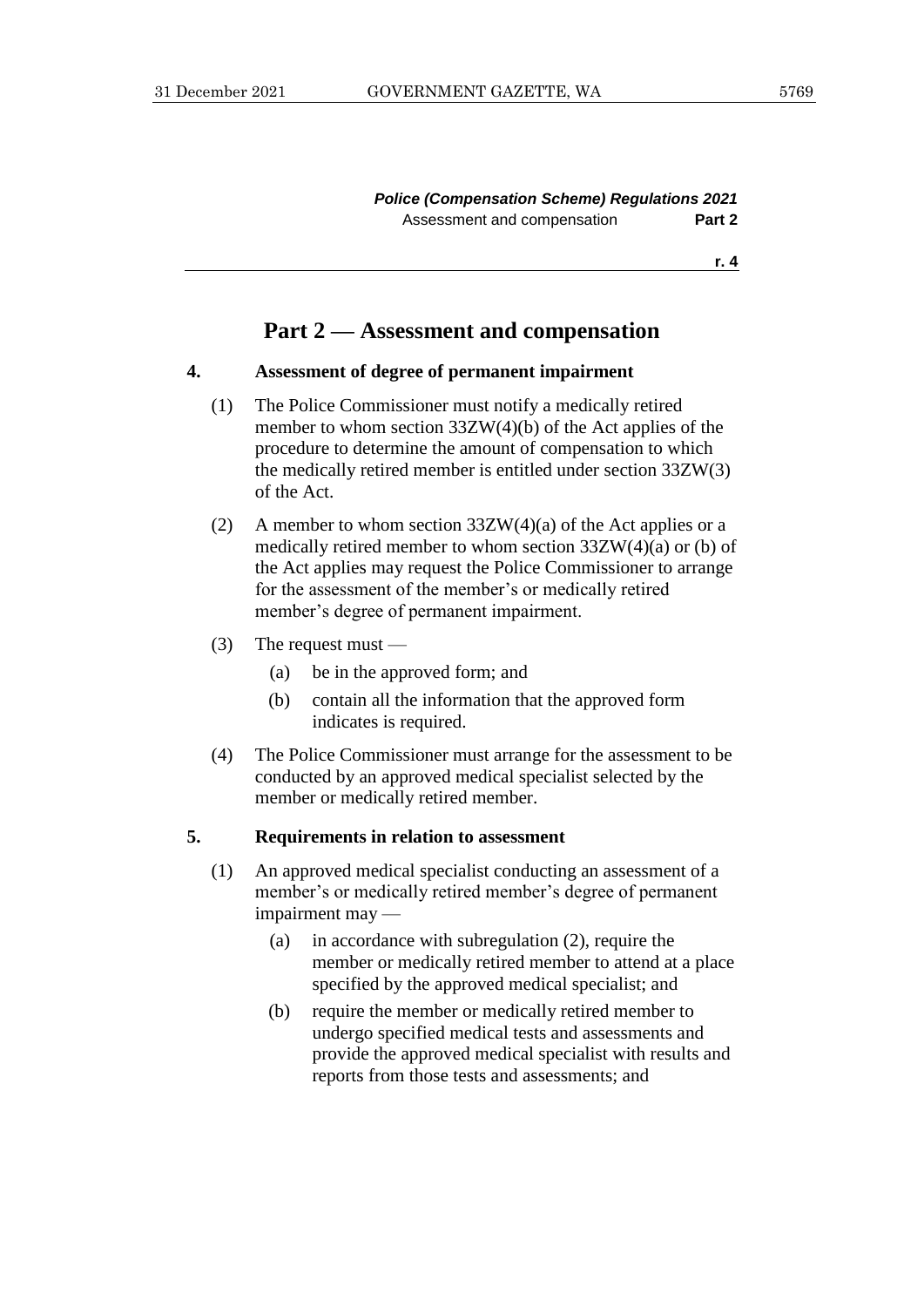|        |          | <b>Police (Compensation Scheme) Regulations 2021</b>                                                                                                                                                                                                                                                                  |  |  |
|--------|----------|-----------------------------------------------------------------------------------------------------------------------------------------------------------------------------------------------------------------------------------------------------------------------------------------------------------------------|--|--|
| Part 2 |          | Assessment and compensation                                                                                                                                                                                                                                                                                           |  |  |
| r. 5   |          |                                                                                                                                                                                                                                                                                                                       |  |  |
|        |          |                                                                                                                                                                                                                                                                                                                       |  |  |
|        | (c)      | require the member or medically retired member to<br>answer any question about the medical condition from<br>which the impairment resulted; and                                                                                                                                                                       |  |  |
|        | (d)      | require the member or medically retired member to<br>submit to examination by, or as requested by, the<br>approved medical specialist and provide the approved<br>medical specialist with results and reports from the<br>examination if it is carried out by a person other than the<br>approved medical specialist. |  |  |
| (2)    |          | A requirement under subregulation $(1)(a)$ must —                                                                                                                                                                                                                                                                     |  |  |
|        | (a)      | be given in writing to the member or medically retired<br>member; and                                                                                                                                                                                                                                                 |  |  |
|        | (b)      | include the following $-$                                                                                                                                                                                                                                                                                             |  |  |
|        |          | the name, address and contact details of the<br>(i)<br>member or medically retired member;                                                                                                                                                                                                                            |  |  |
|        |          | the approved medical specialist's name;<br>(ii)                                                                                                                                                                                                                                                                       |  |  |
|        |          | (iii)<br>details sufficient to enable the approved medical<br>specialist to be contacted;                                                                                                                                                                                                                             |  |  |
|        |          | (iv)<br>the relevant provisions of the Act for the<br>purposes of which the assessment is to be made;                                                                                                                                                                                                                 |  |  |
|        |          | (v)<br>the time when the member or medically retired<br>member must attend the specified place.                                                                                                                                                                                                                       |  |  |
| (3)    | $must -$ | If a requirement under subregulation $(1)(b)$ or $(d)$ requires<br>attendance at a place or time other than that specified in a<br>requirement given under subregulation $(1)(a)$ , the requirement                                                                                                                   |  |  |
|        | (a)      | be given in writing to the member or medically retired<br>member; and                                                                                                                                                                                                                                                 |  |  |
|        | (b)      | include the time when and the place where the member<br>or medically retired member must undergo the tests and<br>assessments or submit to examination.                                                                                                                                                               |  |  |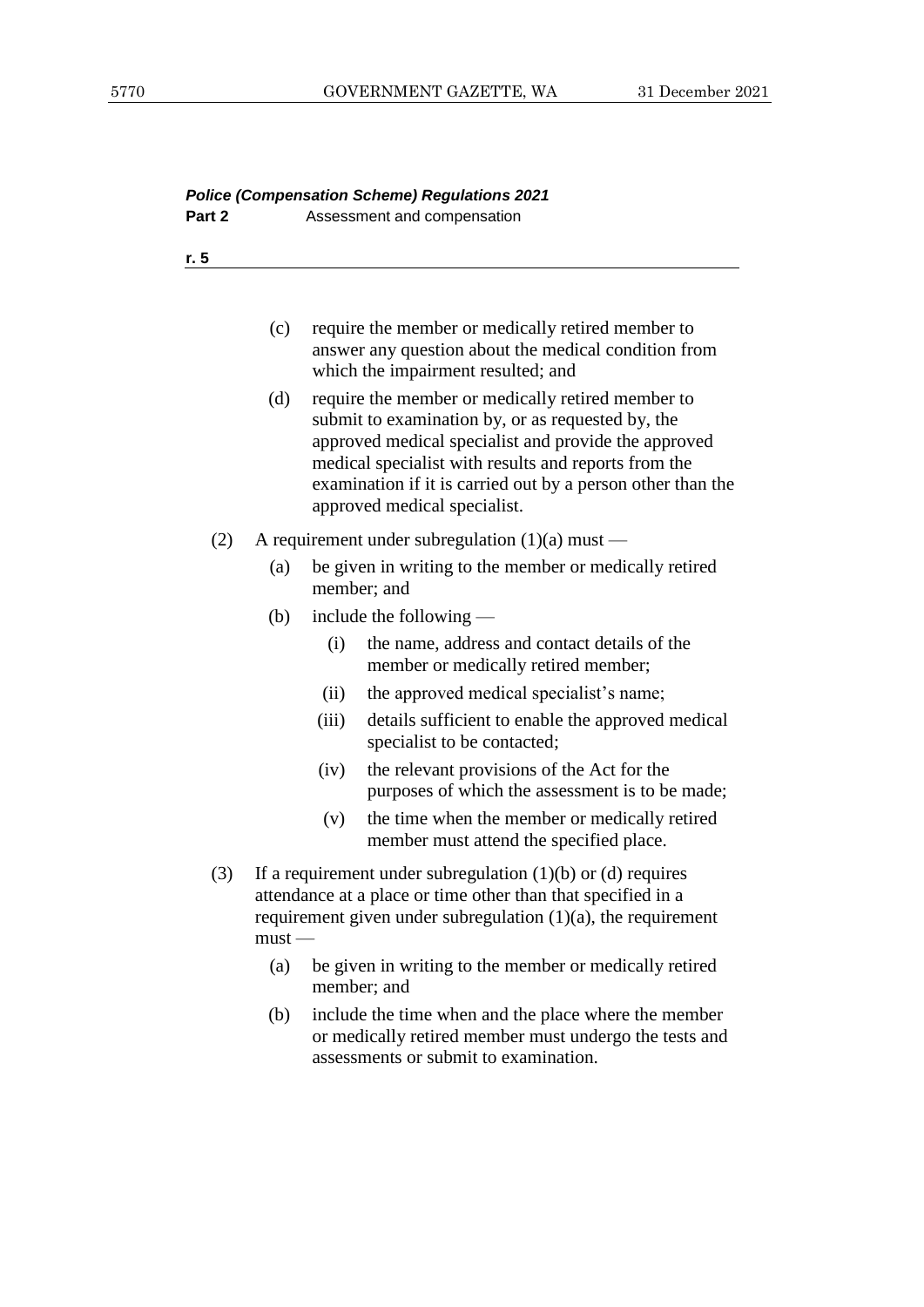**r. 6**

#### **6. Requirements in relation to production and disclosure of relevant documents and information**

- (1) An approved medical specialist conducting an assessment of a member's or medically retired member's degree of permanent impairment may —
	- (a) require the member or medically retired member or the Police Commissioner to produce any relevant document or provide any relevant information to the approved medical specialist; and
	- (b) require the member or medically retired member or the Police Commissioner to consent to another person who has any relevant document or information producing the document or providing the information to the approved medical specialist.
- (2) A requirement under subregulation  $(1)(a)$  or  $(b)$  must
	- (a) be given in writing to the member, medically retired member or the Police Commissioner, as the case requires; and
	- (b) include the following
		- (i) the name, address and contact details of the member or medically retired member and any other details necessary to identify the member or medically retired member;
		- (ii) the member's or medically retired member's date of birth;
		- (iii) details of any relevant document or information to which the requirement applies;
		- (iv) any information that relates to the medical condition from which the impairment resulted;
		- (v) the approved medical specialist's name;
		- (vi) details sufficient to enable the approved medical specialist to be contacted;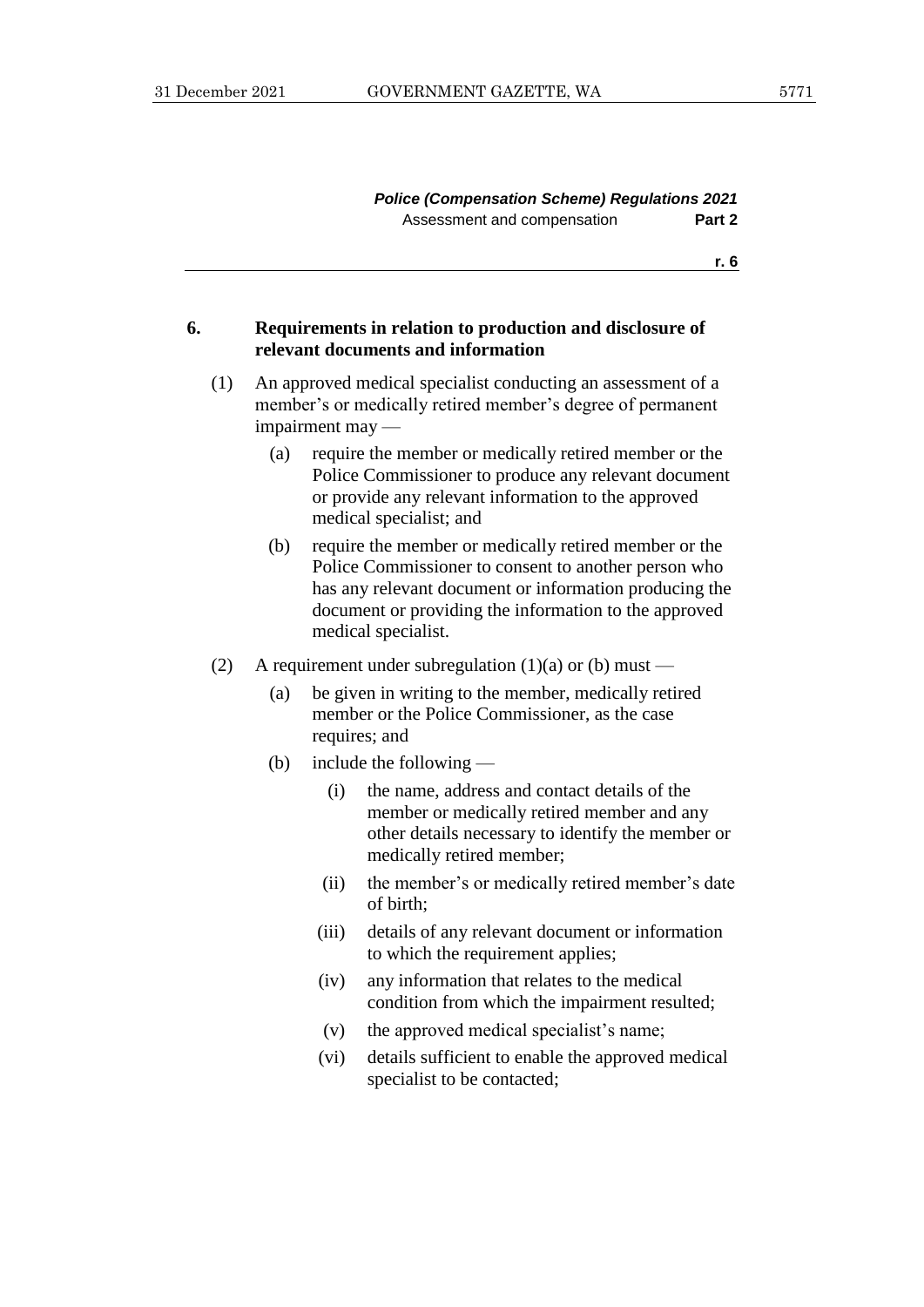## *Police (Compensation Scheme) Regulations 2021* **Part 2** Assessment and compensation

**r. 7**

(vii) the relevant provisions of the Act for the purposes of which the assessment is to be made;

and

- (c) in the case of a requirement under subregulation  $(1)(b)$  — also include the name of the person who has the relevant document or information.
- (3) A requirement under subregulation  $(1)(a)$  or  $(b)$  must be complied with not later than 28 days after the day on which the person who is required to comply with the requirement is given the requirement.
- (4) A member or medically retired member may, before a report is issued under regulation 9 and in addition to the documents and information required to be provided under subregulation (1)(a), provide the approved medical specialist with any other documents and information the member or medically retired member considers are relevant to making the assessment.

## **7. Deferral of assessment on failure to comply with requirement**

If a member or medically retired member fails to comply with a requirement imposed by an approved medical specialist under regulation 5 or 6, the approved medical specialist may defer making the assessment of the member's or medically retired member's degree of permanent impairment until the member or medically retired member complies with the requirement.

# **8. Modification of WorkCover Guides**

- (1) The following modifications apply to the WorkCover Guides in accordance with which, under section  $33ZW(5)(b)$  of the Act, a degree of permanent impairment must be assessed.
- (2) Any reference in the WorkCover Guides to "injury" must be read as a reference to a medical condition that is a personal injury by accident.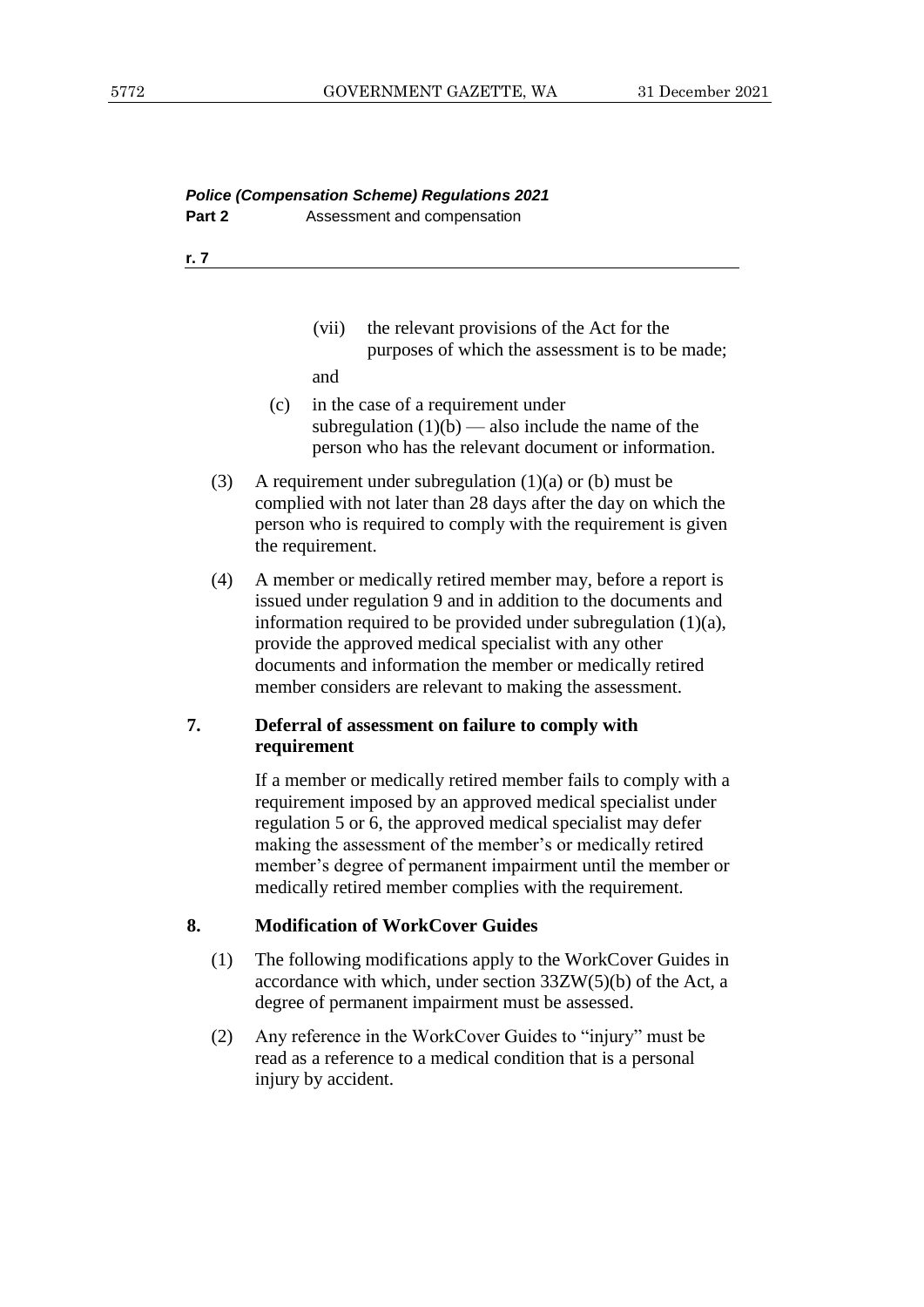**r. 9**

- (3) Any reference in the WorkCover Guides to "worker" is to be read as a reference to a member or medically retired member, as the case requires.
- (4) Any provision of the WorkCover Guides that relates to disputes over an assessed degree of permanent impairment does not apply in relation to an assessment under section 33ZW of the Act.

### **9. Report on results of assessment**

- (1) An approved medical specialist who makes an assessment of a member's or medically retired member's degree of permanent impairment must give the Police Commissioner a report in the approved form on the results of the assessment.
- (2) The report must include
	- (a) a certificate as to the member's or medically retired member's degree of permanent impairment as assessed; and
	- (b) a statement of the reasons that justify the assessment; and
	- (c) other information required by the approved form.
- (3) The Police Commissioner must give the report to the relevant member or medically retired member not later than 7 days after receiving the report.
- (4) A report given under subregulation (3) constitutes a notice for the purposes of section 33ZW(6) of the Act.

#### **10. Payment of compensation**

The Police Commissioner must pay a medically retired member an amount under section  $33ZV(1)$  of the Act —

(a) not later than 28 days after the medically retired member gives the Police Commissioner written notice of acceptance of the amount; or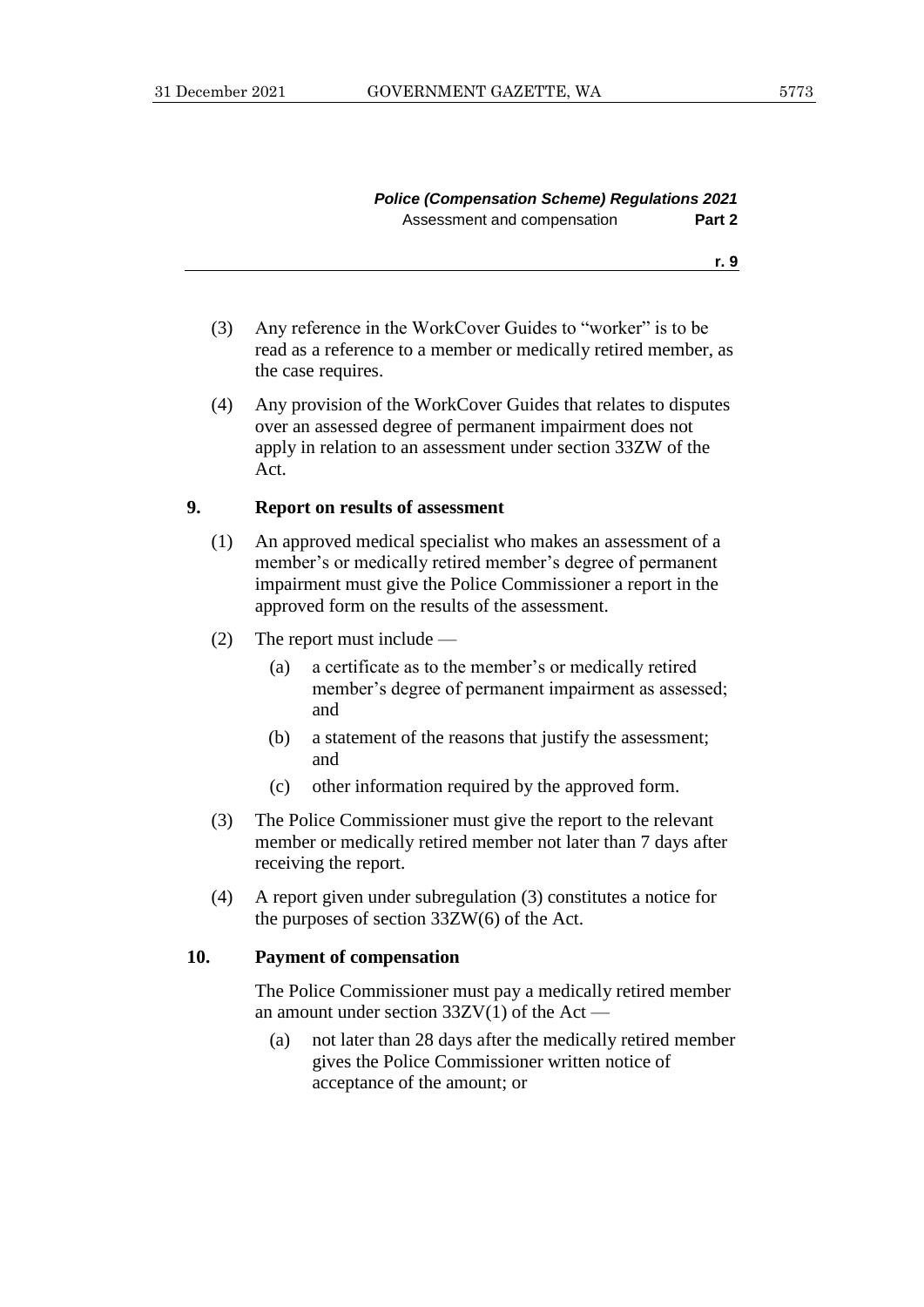*Police (Compensation Scheme) Regulations 2021* **Assessment and compensation** 

**r. 10**

(b) if the medically retired member lodges a dispute under section 33ZZB — not later than 28 days after the dispute is determined.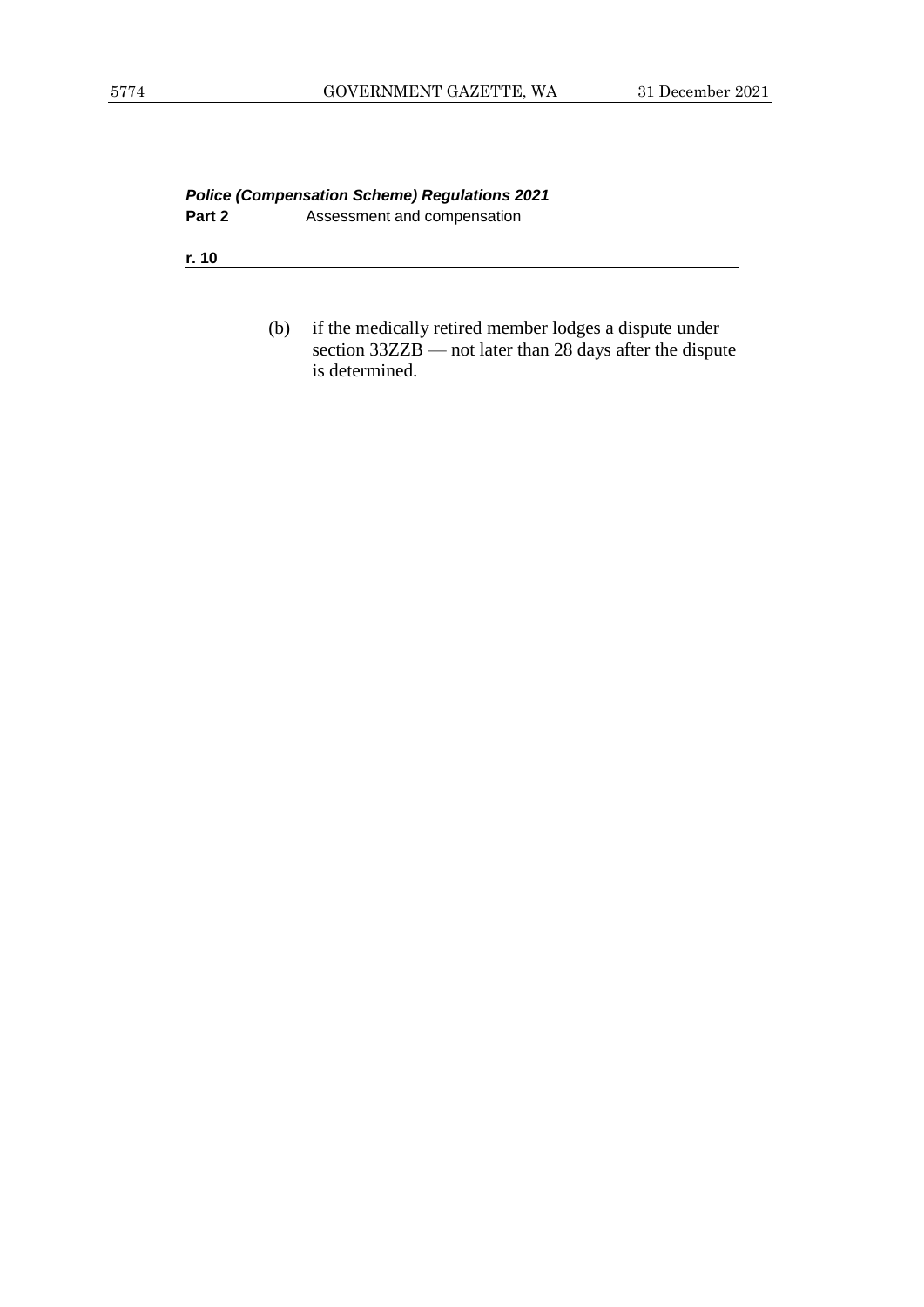*Police (Compensation Scheme) Regulations 2021* Approved medical specialists **Part 3**

**r. 11**

# **Part 3 — Approved medical specialists**

#### **11. Approved medical specialists**

- (1) The Police Commissioner must not appoint a person as an approved medical specialist unless the person has consented in writing to the appointment.
- (2) The Police Commissioner must maintain a register of the names and contact details of approved medical specialists.
- (3) The register may include such other relevant information about approved medical specialists as the Police Commissioner considers desirable for assisting members and medically retired members to access an approved medical specialist who is appropriate to their needs.
- (4) The register must be available for inspection on the Police Force website.

#### **12. Duration of appointment**

- (1) The appointment of a person as an approved medical specialist ceases to have effect if —
	- (a) the person appointed ceases to be designated as an approved medical specialist under section 146F of the WC&IM Act; or
	- (b) the appointment is cancelled under subregulation (2).
- (2) The appointment of a person as an approved medical specialist —
	- (a) must be cancelled by the Police Commissioner at the request of the approved medical specialist; and
	- (b) may be cancelled by the Police Commissioner at any time.
- (3) Notice of the cancellation of the appointment of an approved medical specialist must be given in writing to the approved medical specialist.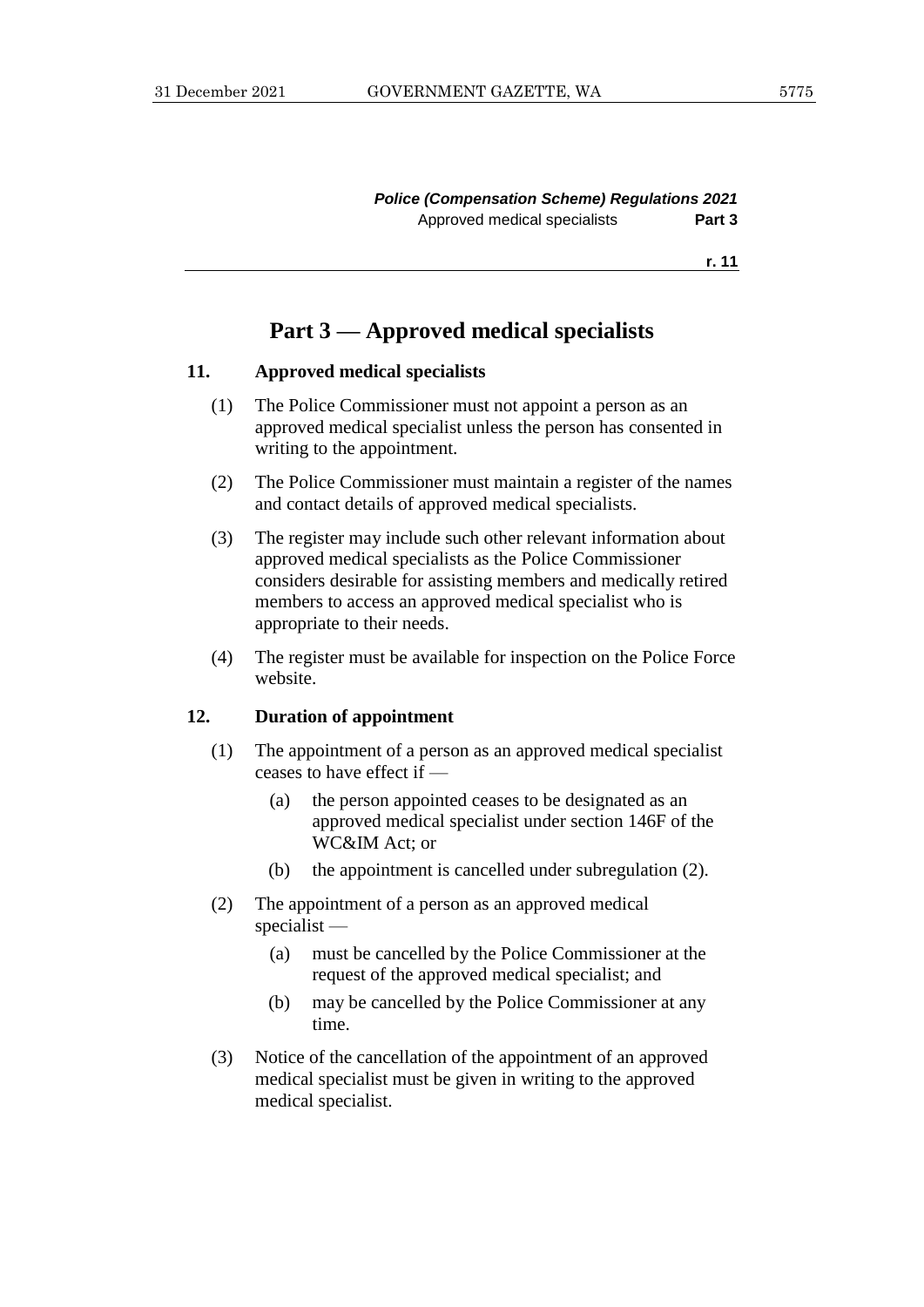*Police (Compensation Scheme) Regulations 2021* **Part 4** Fees and charges

**r. 13**

# **Part 4 — Fees and charges**

#### **13. Payment of fees and charges for assessment**

The Police Commissioner must pay the fees and charges for an assessment of degree of permanent impairment arranged under section 33ZW(4) of the Act.

#### **14. Scale of maximum fees and charges for assessment**

- (1) The maximum fees to be paid to approved medical specialists for making or attempting to make assessments under Part 2D of the Act are as set out in the *Workers' Compensation and Injury Management (Scales of Fees) Regulations 1998* Schedule 6.
- (2) The *Workers' Compensation and Injury Management (Scales of Fees) Regulations 1998* Schedule 6 is applied in these regulations under section 33ZZI(2) of the Act with the following modifications —
	- (a) in Schedule 6 Part  $1 -$

*report and certificate* means a report referred to in regulation 9 and a certificate included in the report;

(b) in Schedule 6 Part 2 item 1 delete "a worker who is required under Part VII Division 2 of the Act" and insert:

> a member or medically retired member who is required under regulation 5

#### **15. Effect of GST**

 $(1)$  In this regulation —

*GST* has the meaning given in *A New Tax System (Goods and Services Tax) Act 1999* (Commonwealth) section 195-1.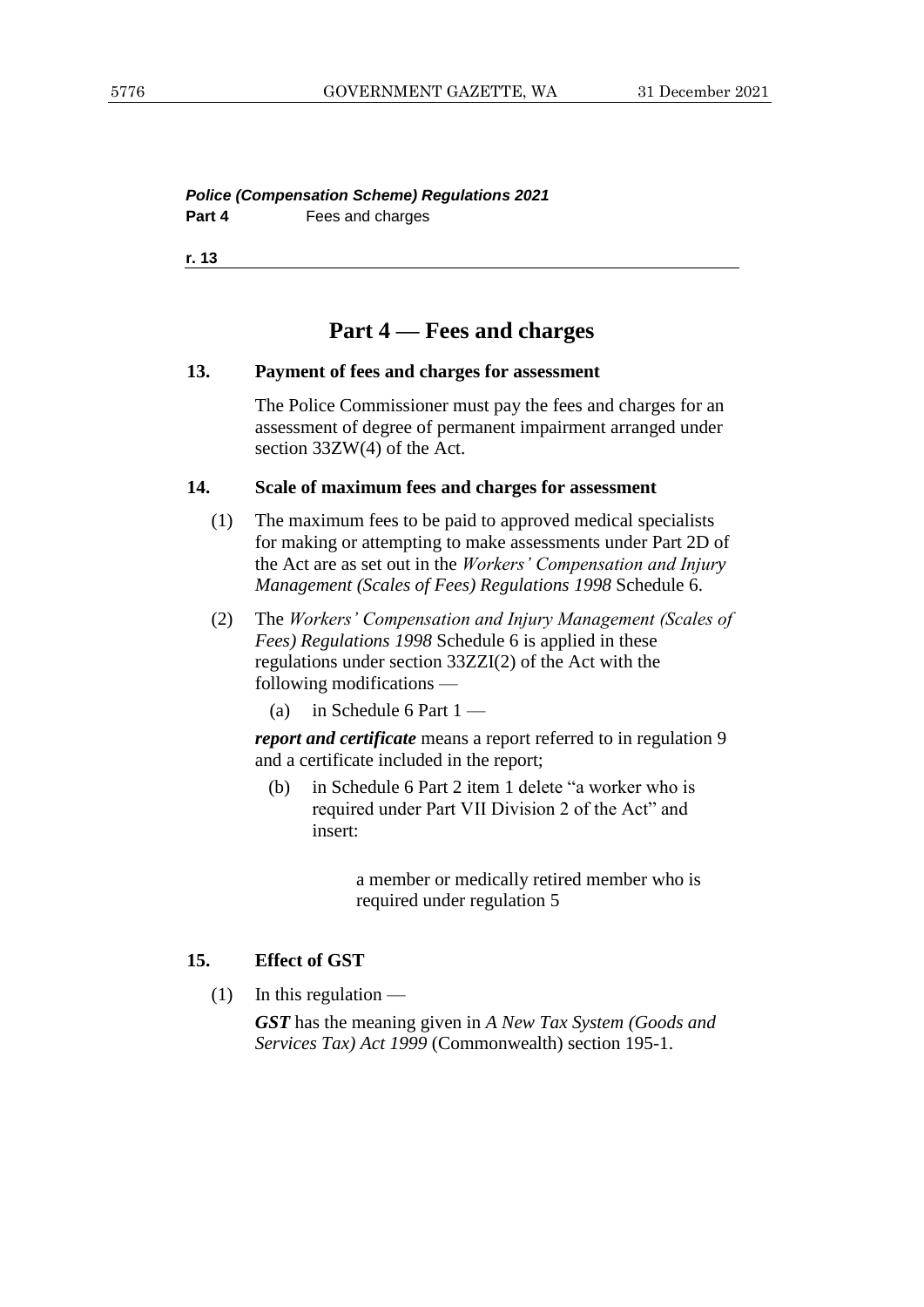| <b>Police (Compensation Scheme) Regulations 2021</b> |                  |        |
|------------------------------------------------------|------------------|--------|
|                                                      | Fees and charges | Part 4 |

#### **r. 15**

- (2) For the purposes of these regulations, an amount set out in the *Workers' Compensation and Injury Management (Scales of Fees) Regulations 1998* Schedule 6 (the *scale*) is a net figure that does not include any GST that may be imposed due to the nature of the provision of the service or the service provider.
- (3) If GST is payable on a service listed in the scale, the fee for the service is the applicable fee increased by 10%.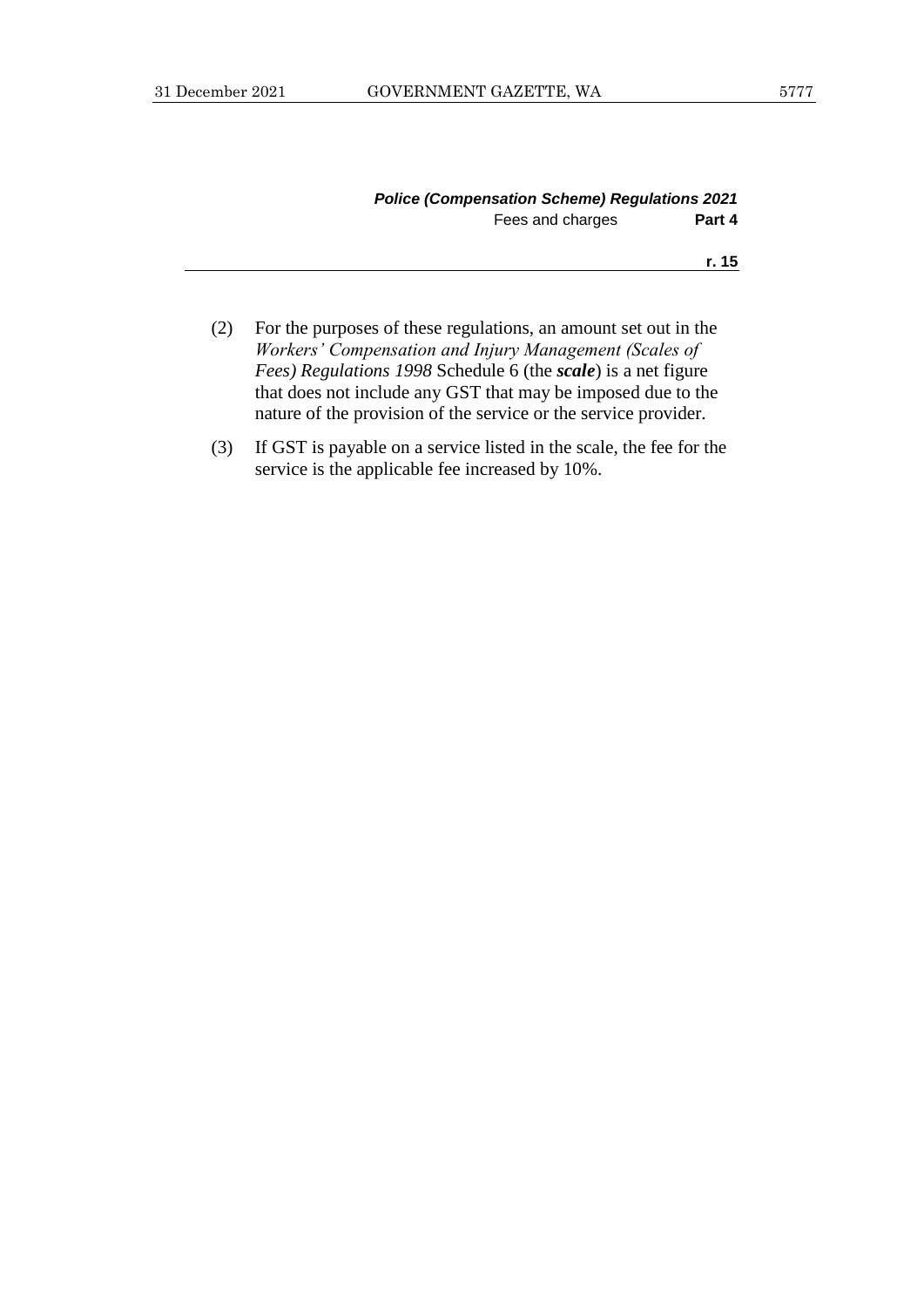*Police (Compensation Scheme) Regulations 2021* Part 5 **Miscellaneous** 

**r. 16**

# **Part 5 — Miscellaneous**

#### **16. Giving of notice or document**

 $(1)$  In this regulation —

*working day* means a day other than a Saturday, a Sunday or a public holiday throughout the State.

- (2) A notice or document required or permitted under Part 2D of the Act or these regulations to be given to a person may be given to the person by  $-$ 
	- (a) giving it to the person personally; or
	- (b) sending it by pre-paid post (including document exchange) addressed to the person —
		- (i) to the address provided by the person for the giving of notices and documents; or
		- (ii) if no address has been provided by the person, to the person's usual or last known place of residence or business;

or

- (c) leaving it at the person's usual or last known place of residence or business; or
- (d) emailing it (whether or not as an attachment) or a link to a uniform resource locator (URL) from which it can be downloaded to an email address provided by the person for the giving of notices and documents.
- (3) In the absence of proof to the contrary, a notice or document that is sent by pre-paid post —
	- (a) to an address within Australia, is taken to be given at the time the notice or document would have been delivered in the ordinary course of the post; or
	- (b) to an address outside Australia, is taken to be given on the day that is 11 working days after the notice or document was posted.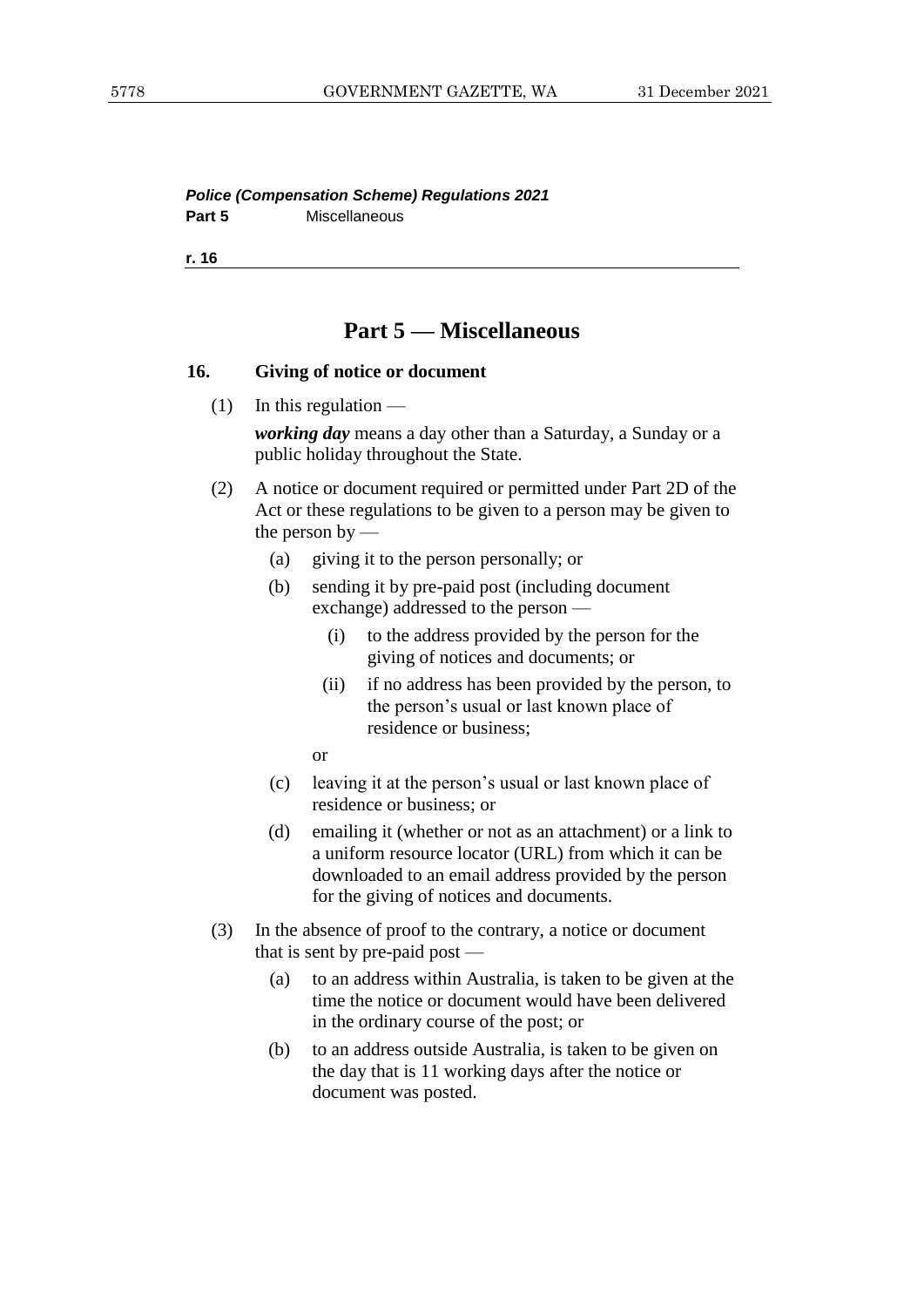| <b>Police (Compensation Scheme) Regulations 2021</b> |        |
|------------------------------------------------------|--------|
| <b>Miscellaneous</b>                                 | Part 5 |
|                                                      | r. 16  |
|                                                      |        |

(4) In the absence of proof to the contrary, a notice or document that is given to a person in accordance with subregulation (2)(d) is taken to be given on the next working day after the email was sent.

V.MOLAN, Clerk of the Executive Council.